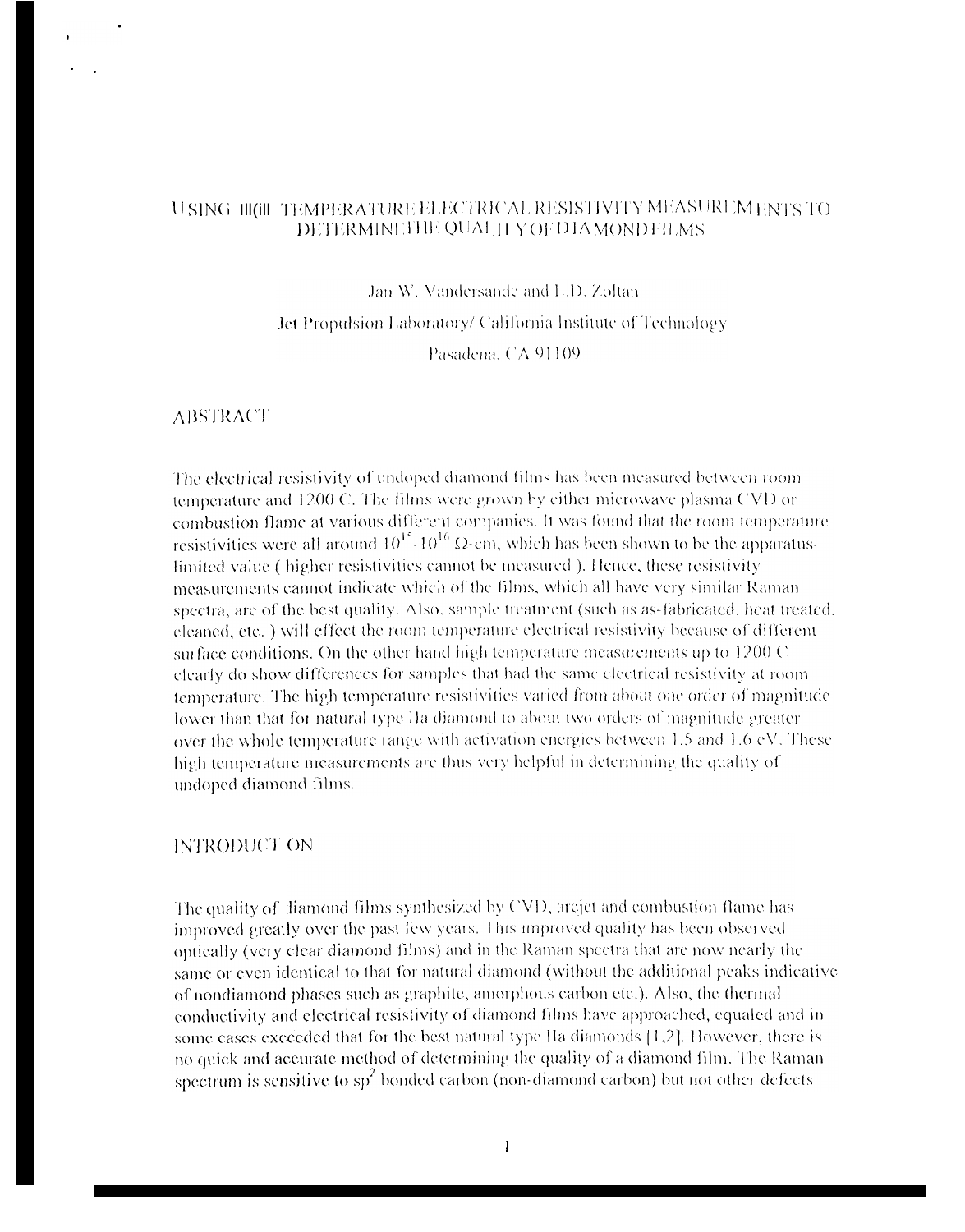while the room temperature thermal conductivity, which is not easy to measure accurately, is determined by impurity, grain boundary, and phonon-phonon scattering. So a high purity small grain size film could have a very low thermal conductivity. The electrical conductivity is very sensitive to all impurities and defects involved in the conduction process but at room temperature the lowest conductivities (of the best samples) exceed the limits of the measuring apparatus [3] so cannot be determined. In addition, room temperature resistivity measurements depend on the condition of the surface of the film [2,3] making interpretation of the data very difficult. However, the conductivity of diamond increases with increasing temperature making measurements easier at higher temperatures. As a result, high temperature (up to 1200 C) electrical conductivity data can be used as one of the main determinants of the quality of diamond films as the results presented in this paper will show.

# **EXPERIMENTAL DETAILS**

The experimental approach utilized for resistivity measurements has been described elsewhere [3]. Briefly, the resistivity is measured perpendicularly through the sample, which is placed in an alumina holder. The top and bottom electrodes are iridium foils, with the sample resting on one foil and the second foil pressed against the sample by means of a niobium rod (with a small weight placed on it), Iridium was used since it does not form a carbide with the diamond at the temperatures used in the measurements. This type of electrode configuration does result in ohmic behavior in the range of voltages used  $(+100 \text{ V to } -100 \text{ V})$  [3,4]. A Keithley 617 electrometer (high output impedance) was used for the measurements. Originally a guard ring was used on the larger samples but it was found that identical results were obtained without a guard ring on the heating curve up to 1200 C as long as the data were taken within a period of several hours. This result made it possible to dispence with the guard ring, which is an advantage since it is very difficult to use on small and irregularly shaped samples. The vacuum level in the test station was  $10^{-5}$ -10<sup>-6</sup> Torr.

The diamond films were supplied by several different companies. Crystallume supplied two samples: the first (6 µm thick on Si) was grown a few years ago using their then standard process while the second one w as a free standing clear, colorless film  $300 \,\mu m$ thick grown recently by microwave plasma CVD using their high purity technique. The Norton sample was a free standing greyish film 1.1 mm thick grown by their arciet process. The 1 lockhood sample was a clear free standing film  $80 \mu m$  thickgrown using their combustion flame technique. Finally, the Raytheon sample was a clearfree standing film 660 um thick grown using their microwave plasma CVD technique. All the samples except tile first Crystallume sample were polished (at least on one side) and cleaned before measurement.Ramanspectrawere also taken after growth.

### EXPERIMENTAL RESULTS AND DISCUSSION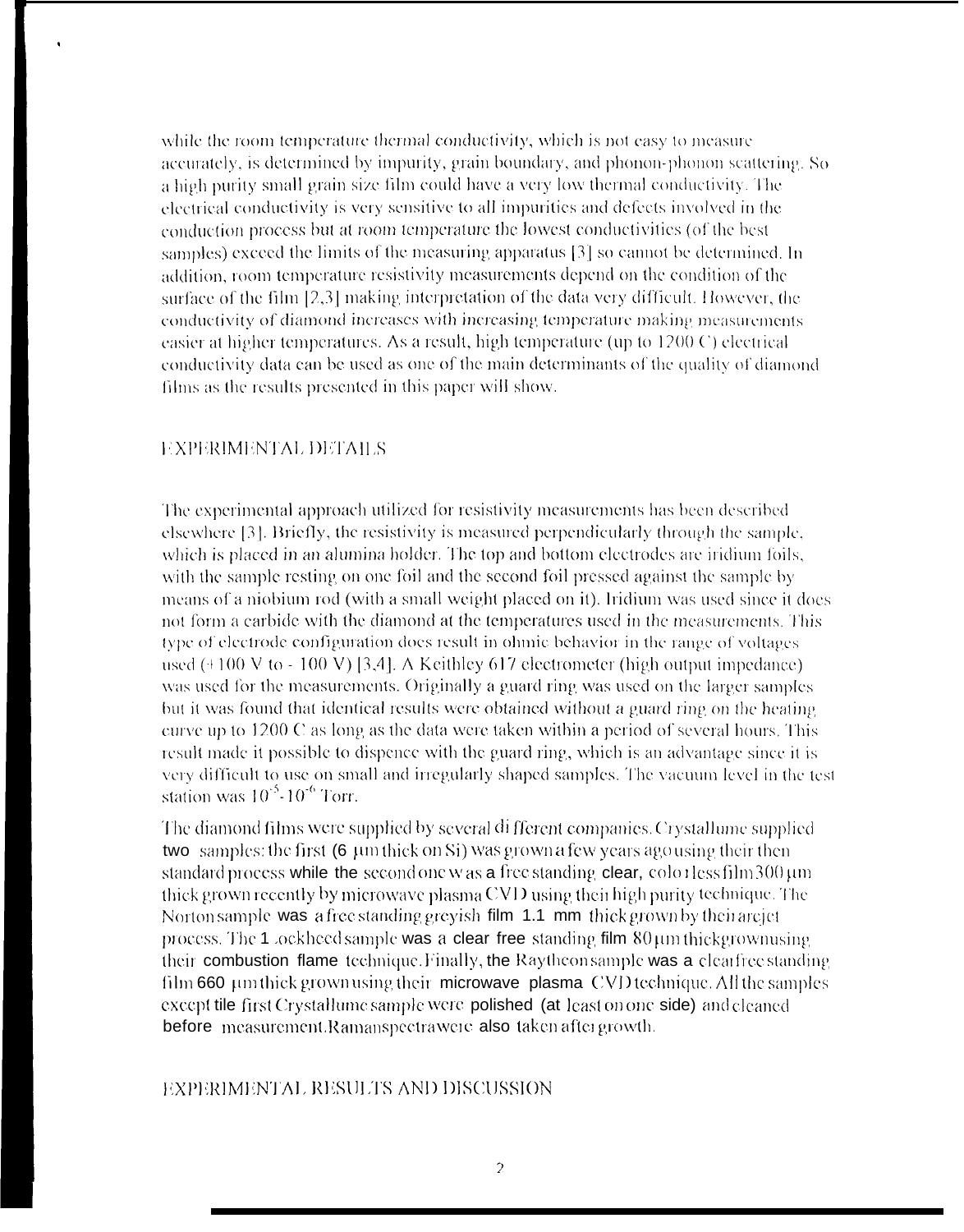The electrical conductivity versus inverse temperature between room temperature and 1000-1200 C for the two Crystallume, the Norton and the Raytheon diamond films are shown in figure 1 and for the Lockheed film in figure 2. The conductivity of natural type Ha diamond is shown for comparison. The conductivity of this natural diamond is approximately constant in the  $10^{-15}$   $10^{-16} \Omega^{-1}$  range between room temperature and  $200 \, \text{C}$ . This is the "apparatus-limited" value which is the lowest conductivity the apparatus will measure and represents the leakage currents around the sample through the holder [3]. All samples, except the first Crystallume sample, also show this "apparatuslimited" value with the second Crystallume, the Lockheed, and the Raytheon samples having this value up to the 200-300 C range while the Norton sample has it up to about 130 C. These four samples thus all have resistivities that would be expected to be greater than  $10^{16} \Omega$ -cm at room temperature. This is a great improvement over samples grown only a few years ago (as a comparison with the first Crystallume sample clearly shows). The fact that three of the films have lower conductivities than that for natural type Ha diamond over the whole temperature range, indicates that these polycrystalline films have less defects (that are involved in the conduction process) and are thus purer than a good quality single crystal diamond. The Norton sample was not made with purity in mind but was made for thickness. The slightly higher conductivity for this sample in the 150-1000 C range shows that eventhough four of the samples all have the same "apparatus-limited" room temperature conductivity, the high temperature conductivities can differ by 2 to 3 orders of magnitude. Similarly, the first Crystallume sample has a room temperature conductivity of about  $10^{-15} \Omega^{-1}$ cm<sup>-1</sup>, which is right at the limit of the apparatus, but has a very noticeably higher conductivity at higher temperatures. These results thus clearly indicate that the room temperature resistivity measurement by itself is not sufficient to determine the quality of a diamond film. Also, the Raman spectra of all the samples were all nearly equal to if not identical to that for natural diamond (with no additional peaks). Hence, the Raman spectra alone cannot indicate the comparative quality of the films as high temperature resistivity data can. The activation energies of the four low conductivity films and of the natural IIa diamond are all in the 1.50-1.60 eV range. This energy is believed to be associated with the isolated substitutional nitrogen [5].

The cooling curves for the five samples are not shown in figures land 2 but cooling curves are show for the Norton sample in figure 3. The cooling curves for the other samples were very similar and were omitted for clarity. The higher conductivity on the cooling curve is due to surface leakage paths that result from surface reconstruction (above about 900 C) and surface graphitization. This non-diamond carbon surface contaminant can be removed in concentrated acids, restoring the original low conductivities. Re-heating the samples then resulted in data falling exactly on the original curves. Other contaminants as Well as non-diamond carbon will also result in higher conductivities. This can clearly be seen infigure 3 where the conductivity for the film in the as-received condition (not cleaned after polishing and cutting) has a high conductivity (about 10"1  ${}^{1}\Omega^{1}$ cm<sup>-1</sup>) while afteran acid clean the conductivity drops to the "apparatuslimited" value. Based on this result it is suspected that numerous room temperature electrical resistivity results, reported in the literature, probably were measured on "dirty"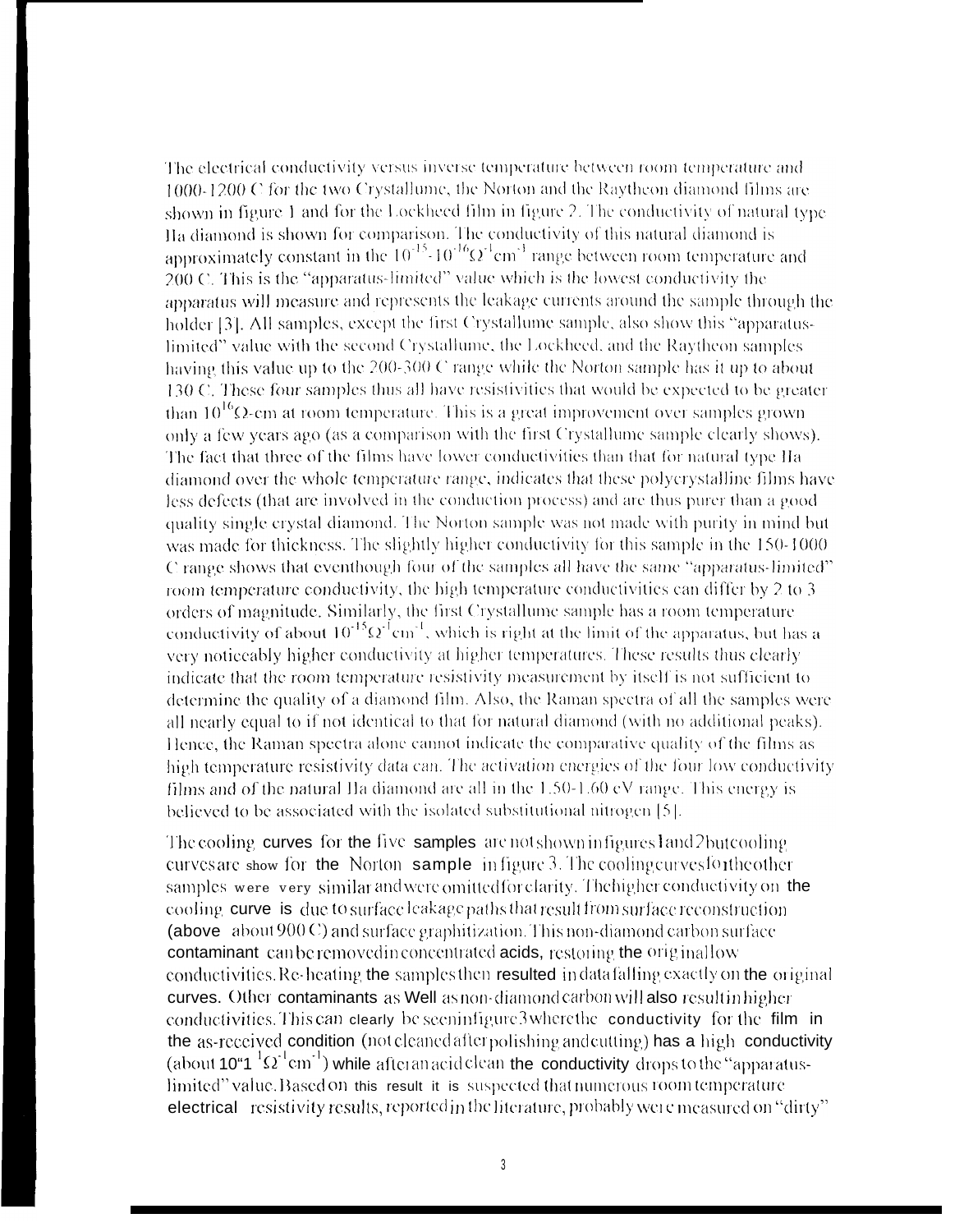a few years ago the samples we measured only had room temperature conductivities in significantly better than those synthesized only a few years ago. diamond at the highest temperatures. The quality of the current diamond films is thus the 10<sup>-14</sup> to 10<sup>-16</sup>2<sup>-1</sup> cm<sup>-1</sup> range [3] and the conductivities only approached that of natural samples so were not indicative of the true resistivity of the samples. As a point of interest

approximately constant at  $10^{-10}\Omega^{-1}$  cm<sup>-1</sup> between room temperature and 300 C and then diamond film grown at North Carolina State University had a conductivity that was temperature behaviour, if it is not removed. An as-fabricated microwave plasma CVD hydrogen-hydrocarbon atmosphere, also results in a higher conductivity with a different Hydrogen adsorbed to the diamond film surface, as a result of the synthesis in a is thus the real conductivity of the film. The adsorbed hydrogen, which had probably conductivity came back to  $10^{-15}\Omega^3$  cm<sup>-1</sup> at room temperature [2]. The lower conductivity followed the conductivity for the natural diamond up to 1000 C. On the cooling curve the diamond film if only room temperature values are measured. come off by 300 C, has a pronounced effect and underestimates the resistivity of the

effect as is shown in figure 2 for the Lockheed sample. This combustion flame grown The effect of surface finish on the measured conductivity was found to have only a slight contact with the diamond crystallite peaks and top facets, so not making uniform contact due to the top iridium electrode foil, which is pressed against the sample, only making higher than that found with the rough side up. This lower conductivity is believed to be the Crystallume and Raytheon samples (see figure 1), but is about one order of magnitude side). The conductivity of the sample with the polished side up is as low as that found for film had a polished side (where the substrate was removed) and a rough side (growth confirmed by putting a graphite cement contact, of the same size as the top Ir foil, on the likely made over the whole foil area and the correct conductivity measured. This was over the full area of the foil. In the case of the polished surface uniform contact is very contacts, is that the diamond film is in no way affected so can be used for other tests or rough diamond surfaces. The advantage of using press contacts, rather than bonded to be the same as before as shown in figure 2. Care should thus be taken when measuring polished side and then performing the measurement as usual. The conductivity was found measurements.

# **SUMMARY**

temperature and 1000-1200 C. Eventhough the room temperature conductivities were all temperature and 1000-1200 C. Eventhough the room temperature conductivities were all very similar and equal to the "apparatus-limited" v The electrical conductivity of five diamond films has been measured between room temperature electrical conductivities (determined by the impurities and defects involved spectra of the films were all very similar. These results thus indicate that high temperature conductivities differed by up to several orders of magnitude. The Raman of undoped diamond films. It has also been shown that the room temperature electrical in the conduction process) are very helpful in determining the purity and relative quality , the highe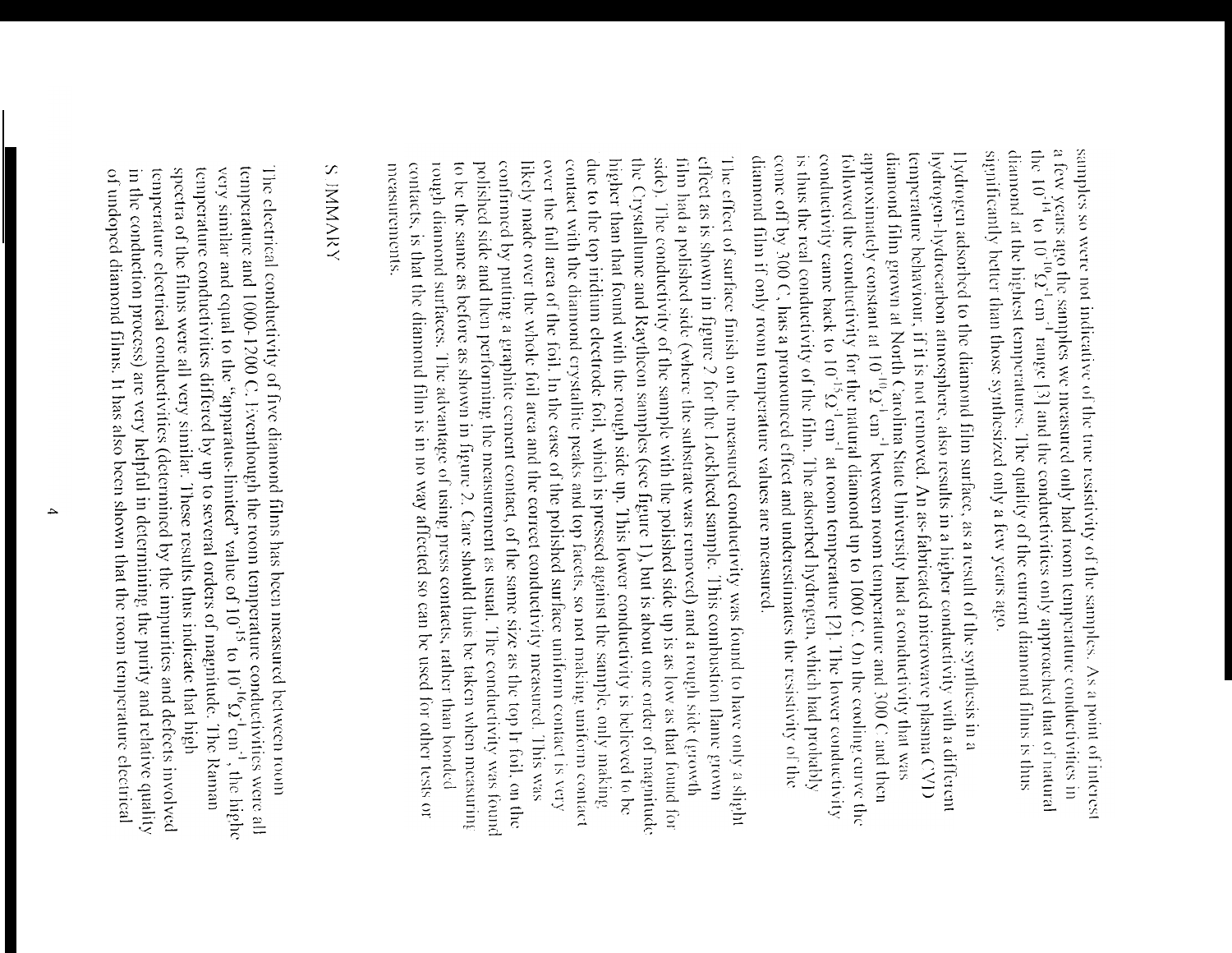conductivity of a diamond film with a "dirty" surface (contaminants, non-carbon diamond, adsorbed hydrogen etc.) can be up to six orders of magnitude higher than that for a film with a cleaned surface.

#### **ACKNOWLEDGEMENTS**

The authors would like to thank Dr. K.V. Ravi from Lockheed, Thomas Hartnett from Raytheon, Grant Lu from Norton, and Crystallume for supplying the diamond films, and the information regarding the films. We would also like to thank Dr. K.V. Ravi for the many helpful discussions. The work described in this paper was performed at the Jet Propulsion Laboratory, California Institute of Technology under contract with the National Aeronautics and Space Administration.

#### **REFERENCES**

1. J.E. Graebner, S. Jin, G.W. Kammlott, J.A. Herb, and C.F. Gardinier, *Nature 359*, 401  $(1992).$ 

2. J.W. Vandersande and L.D. Zoltan, Proceedings of the 3rd International Symposium on Diamond Materials, edited by J.P. Dismukes and K.V. Ravi (The Electrochemical Society, Pennington, NJ, 1993), Vol. 93-17, p. 729.

3. J.W. Vandersande and L.D. Zoltan, Surf. Coatings Tech. 47, 392 (1991).

4. K.V. Ravi, C.A. Koch, D.S. Olson, P. Choong, J.W. Vandersande, and L.D. Zoltan, Appl. Phys. Lett. 64 (17), 2229 (1994).

5. A.T. Collins and E.C. Lightowlers, The Properties of Diamond, edited by J.E. Field, Academic Press, London, p. 79,1979.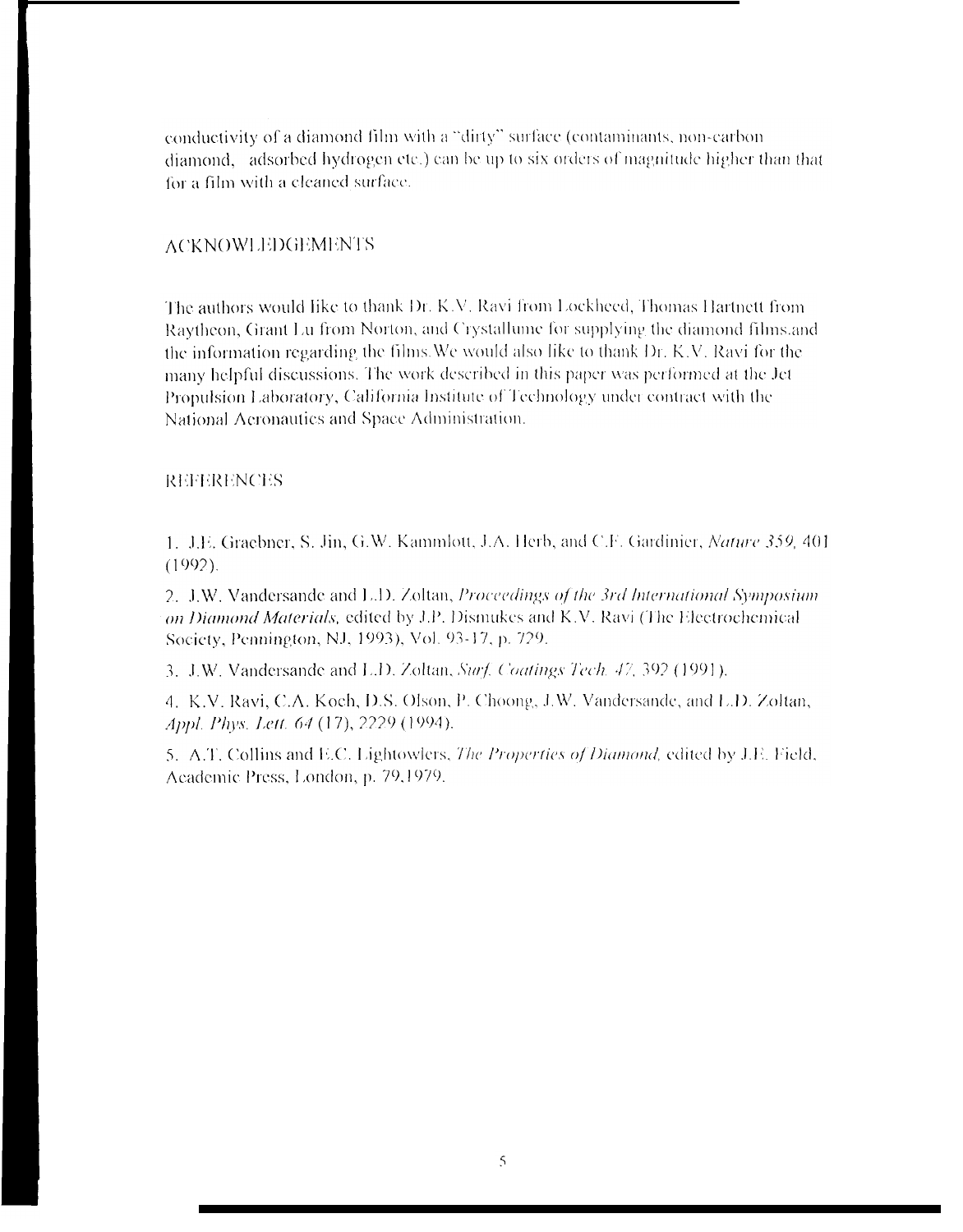#### **FIGURE CAPTIONS**

Figure 1. Electrical conductivity plotted as a function of reciprocal temperature for four diamond films: Crystallume-1, 6 µm thick on Si, Crystallume-2, free standing 300 µm thick, Norton, free standing 1.1 mm thick, and Raytheon, free standing 660 µm thick. The conductivity of a natural type IIa diamond is also shown. The conductivities at room temperature are the "apparatus-limited" values. Two of the samples have a conductivity lower than that for natural diamond over the whole temperature range, indicating that they have less defects so are purer than natural diamond.

Figure 2. Electrical conductivity plotted as a function of reciprocal temperature for a free standing Lockheed diamond film 80 um thick. Data for a natural type IIa diamond are also shown. The conductivity was measured with the polished side up, the rough side up, and with a graphite cement contact instead of the usual Ir foil contact. The conductivities were all lower than that for the natural diamond indicating that the diamond film sample has less defects and so is purer.

Figure 3. Electrical conductivity plotted as a function of reciprocal temperature for a free standing Norton diamond film 1.1mm thick. Data for a natural type IIa diamond are also shown. The conductivity of the film with a "dirty" surface (contaminants and nondiamond carbon) was found to be at least four orders of magnitude greater than that for the film with a cleaned surface.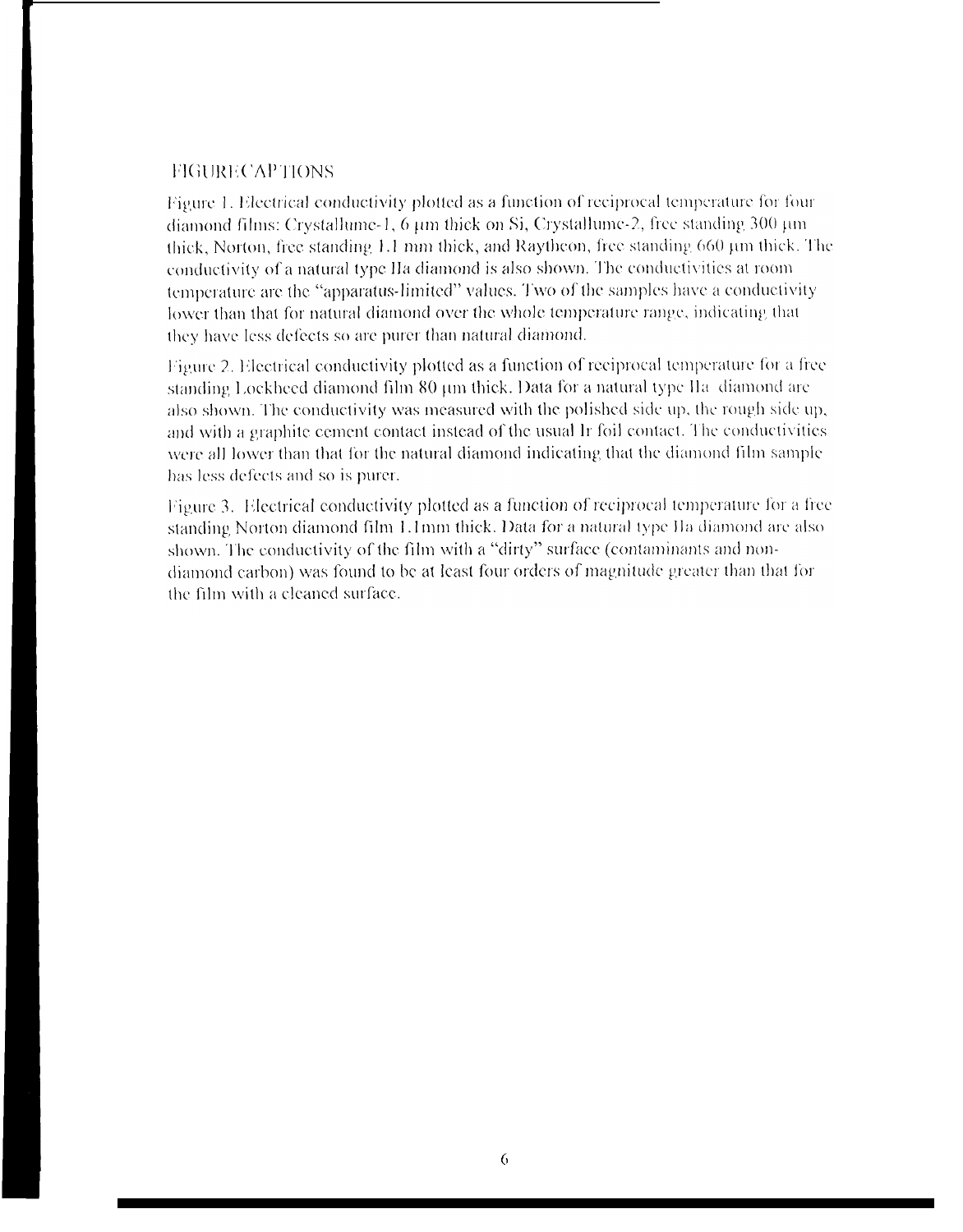



 $\left\{\begin{array}{c} \end{array}\right\}$ 

 $\bigotimes_{i=1}^{\infty}$ 

 $\begin{pmatrix} 1 \\ 1 \end{pmatrix}$ 

**D** 

 $10 - r^4$ 

 $10^{-15}$ 

 $10 - r^6$ 

 $\left(\begin{matrix} 1 \\ 1 \end{matrix}\right)$ 

 $\frac{1}{2}$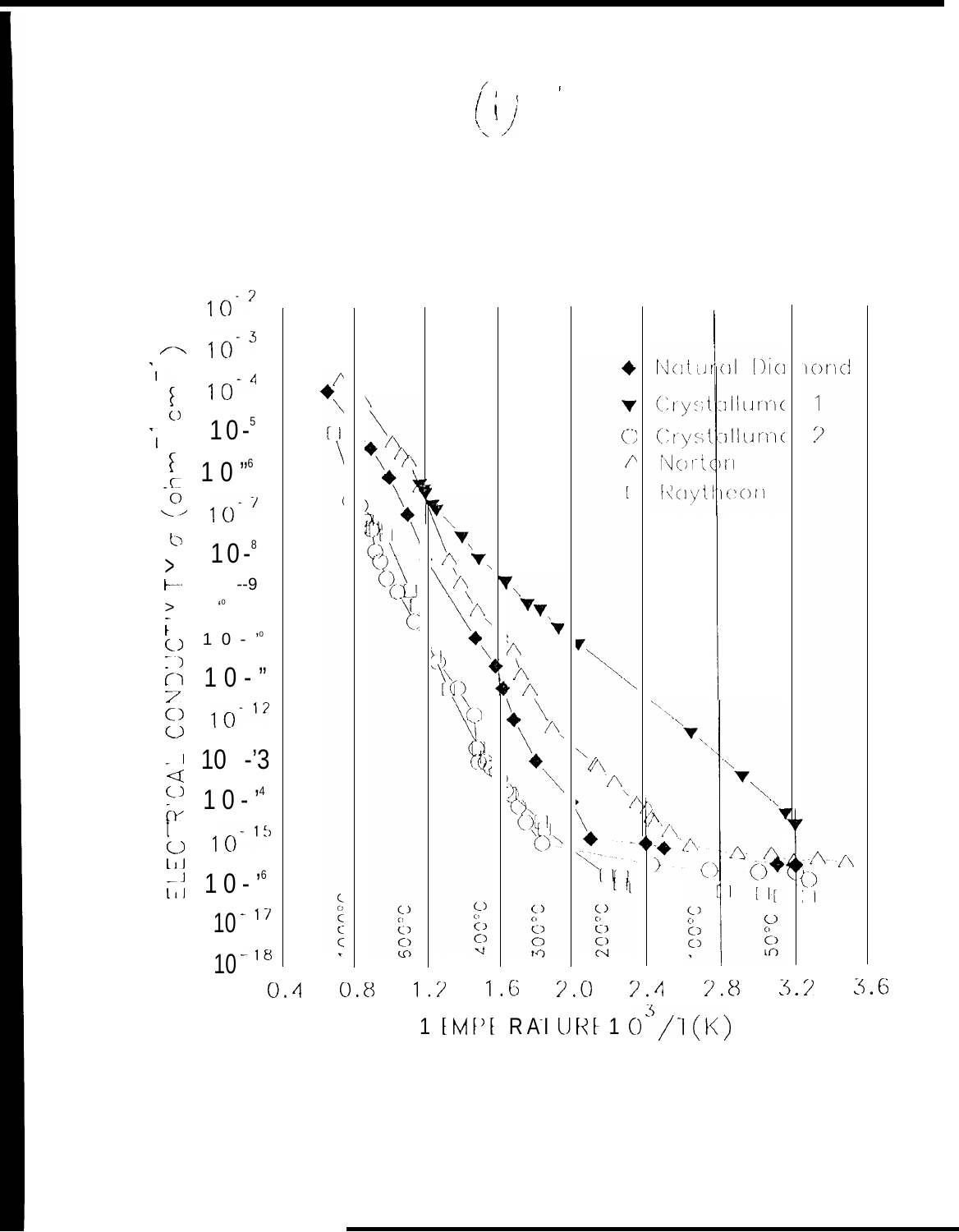